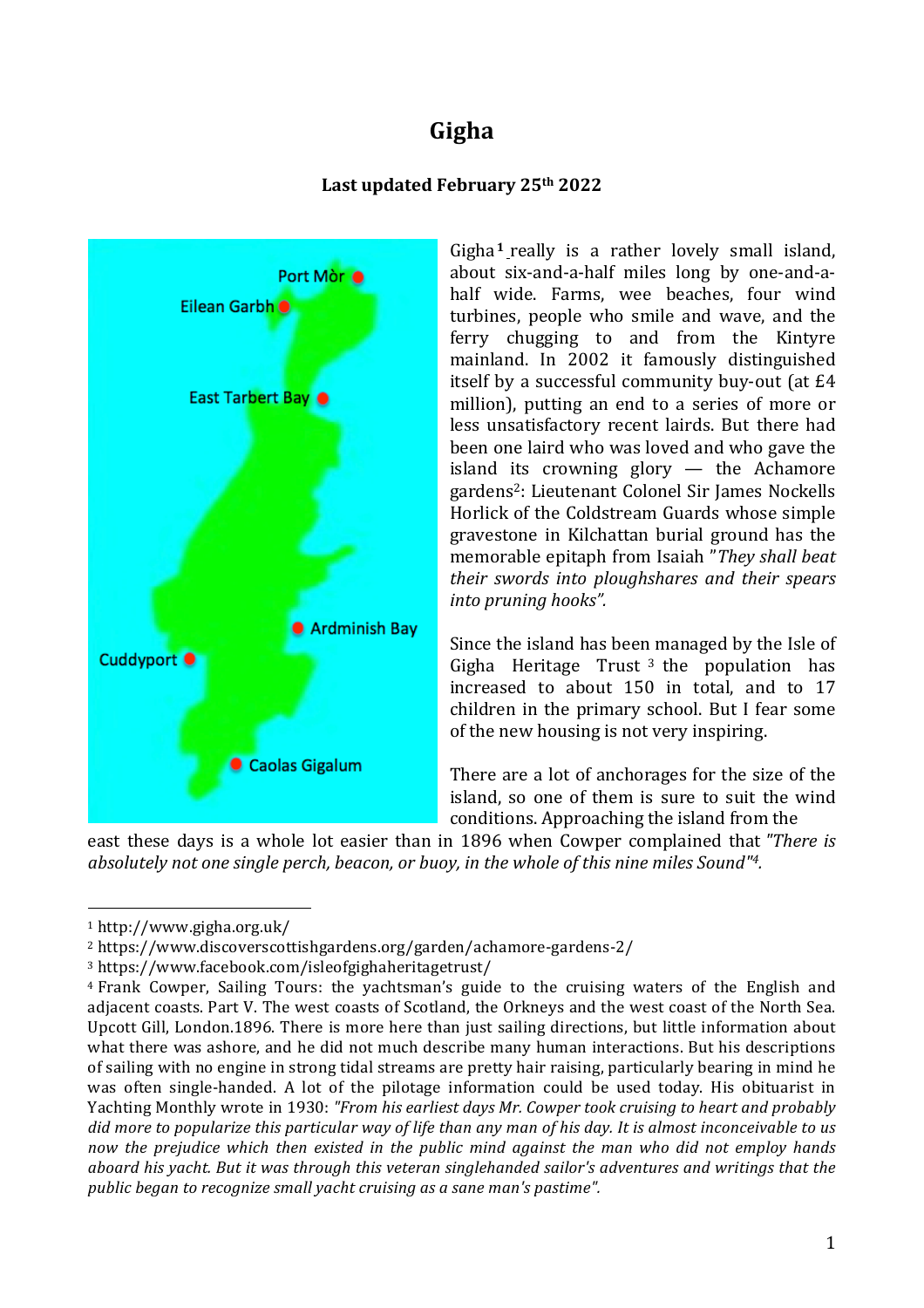## **Ardminish Bay**

Most people who have heard of Gigha know about the gardens<sup>5</sup> at Achamore House, rebuilt in the late 19th century on the site of an older house, and again in about 1900 after a fire destroyed the top storey. In 2014 it was for sale, £900,000. By 2019 the price had dropped to £750 000. It is about 20 minutes walk from the anchorage — and very well worth the effort. The house is privately owned and is but a side show to the beautiful gardens which are now owned by the Isle of Gigha Heritage Trust<sup>6</sup>. They are set amongst mature trees from all over the world and they provide the very necessary windbreak from the salt-laden air of the Atlantic gales. In fact the trees were planted in the early 20th century to provide not a windbreak for plants, but cover for game. Later, in 1944, Sir James Horlick bought the island and, helped by Kitty Lloyd Jones, started planting the hundreds of azaleas and rhododendrons which make the spring and early summer one of the best times to visit. Later, the herbaceous borders and flowering shrubs of the delightful walled garden come into their own. And after that the glorious autumn colours. The whole place is now much better looked after — despite funding problems, and the need for volunteer weeders (at its height Horlick employed up to 10 gardeners). The attractions are signposted with nice touches like the secret passage amongst the bamboos in the walled garden, and notices inviting you to walk on the grass, stroke the pine needles, and touch and sniff the flowers. Perhaps these gardens cannot really compare with Inverewe but nonetheless they are a delight to wander around and sit in, particularly if you are looking for some stable dry land after a rough passage.

Just up the track from the entrance to the gardens you will find the 13th century remains of Kilchattan (St Cathan's) chapel and burial ground, well looked after and restored in 20107. The east gable is complete and has a fine tall window, originally a pointed arch but now round-headed. There are mouldering medieval graveslabs with carvings which are mostly difficult to make out, as well as modern gravestones, including James Horlick's who died in 1972. A hundred yards further along, and up the rise to the right, is the rather dull but famous 7th century Ogham stone8, apparently with an inscription (invisible to me, and certainly incomprehensible even if I could read it as it is written in an ancient linear script, which originated in Ireland, without the use of vowels). The script is named after Ogma, an Irish monk, and was used by monks and scholars for writing secret messages<sup>9</sup>.

Walking back from the gardens to the anchorage you can pause at the shop for a locally-made ice cream, and again at the late 18th century with a late 20th century extension Gigha Hotel<sup>10</sup> for whatever liquid or solid refreshment seems just right for the moment (ph 01583 505254). The bar appears to be open all day for bar meals, but is perhaps a rather cramped accessory to the hotel (I have not been in the restaurant). New owners took over in 2015 so

<u> 1989 - Andrea San Andrea San Andrea San Andrea San Andrea San Andrea San Andrea San Andrea San Andrea San An</u>

<sup>5</sup> https://www.discoverscottishgardens.org/garden/achamore-gardens-2/

<sup>6</sup> https://www.facebook.com/isleofgighaheritagetrust/

<sup>7</sup> https://canmore.org.uk/site/38518/gigha-st-cathans-church-and-kilchattan-burial-ground

<sup>8</sup> https://canmore.org.uk/site/38529/gigha-cnoc-na-carraigh

<sup>9</sup> https://en.wikipedia.org/wiki/Ogham

<sup>10</sup> https://www.gighahotel.com/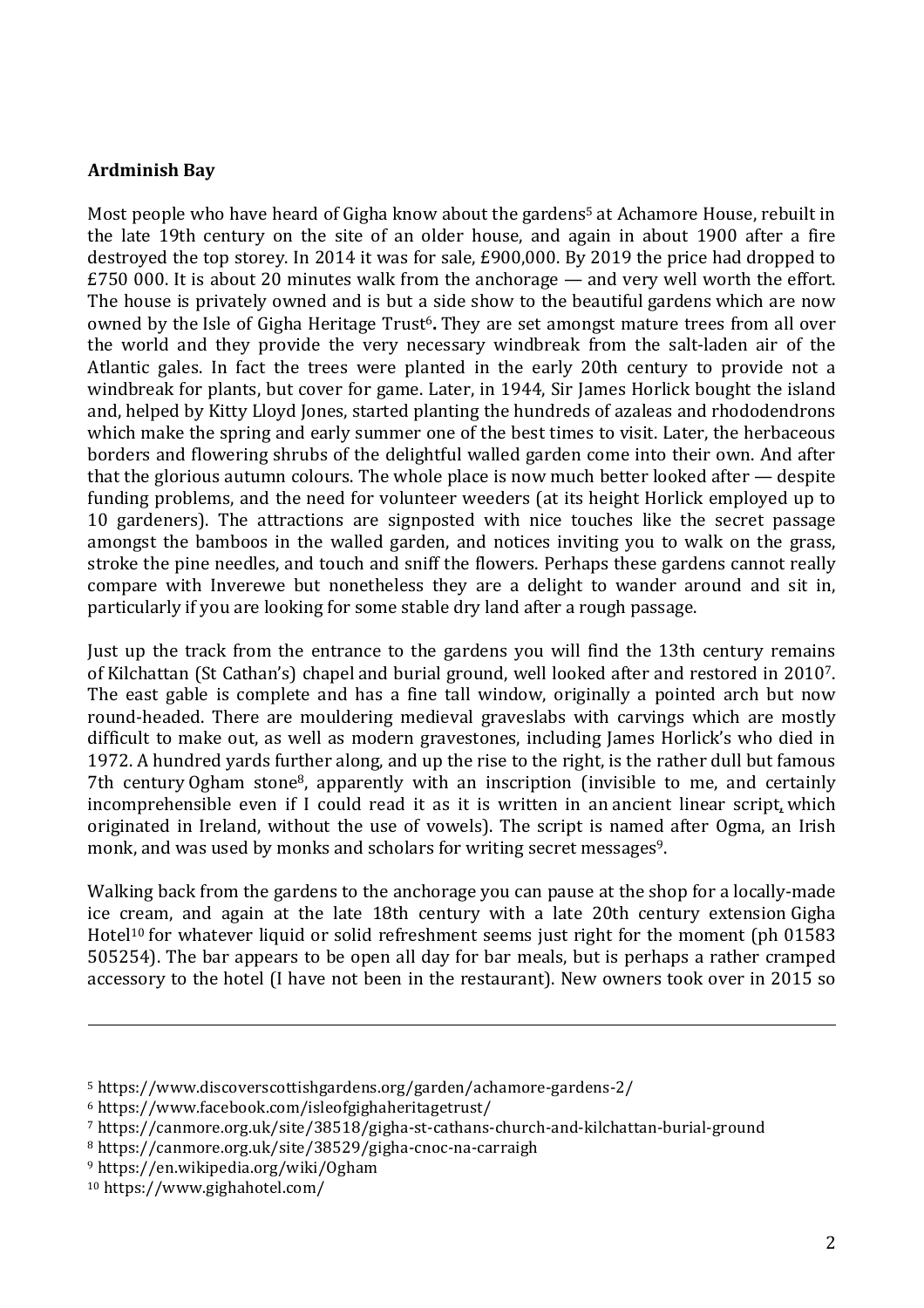things might have changed. The Gallery  $11$  is next door and needs checking out because it hosts art exhibitions, and the kids can dabble in paint or nip up to the small play park.

The 'modern' church opposite the shop is worth a look. It was built in the 1920s. Apparently the minister at the time had been an architect and designed it himself. It seems very large for the population but is well kept and there is some good stained glass. The font is medieval, taken from Kilchattan chapel. Carry on north for 20 minutes, lugging your clubs, if you want a game of golf12**.**

Certainly the anchorage is a very handy place to regroup and gather strength, either just before or just after rounding the Mull of Kintyre. There is a 24-hour washing machine and drier with showers and toilets right by the jetty, plus the Boathouse restaurant<sup>13</sup> which has a very good reputation for snacks, lunch and dinner (ph 01583 505123). There are mooring buoys for visitors, and the shop is just up the road (but no decent marmalade when I was last there). And bikes for hire. And nowadays pontoons for those who fear anchoring.

By the landing pontoon there are some tiny sandy beaches where children can be safely left to paddle, and the more adventurous can launch their windsurfers.

## **Caolas Gigalum (South Pier)**

Apart from looking at Faith, Hope and Charity, the original three wind turbines, and since 2013 Harmony the fourth — all of which I find rather attractive and decidedly more pleasing than looking at a coal mine or nuclear power station — there is nothing very special to do or see. But you could walk<sup>14</sup> up to the turbines for the rather grand view, and even to hug them if you are so inclined. They have now paid for themselves and, by feeding in to the national grid, are a considerable source of income for the community. Bear in mind that electricity only came to Gigha in 1955, and yet now the island exports electricity from its community-owned wind-farm to the national grid — progress indeed, both technological and social. On a ridge just to their north you will find two very small standing stones  $-$  Bodach and Cailleach<sup>15</sup>, meaning the old man and old woman — with a fine view of Jura and the distant coast of Ireland.

## **Cuddyport**

In the right wind conditions this is a lovely spot. It is quiet, there are a couple of small beaches, at least at low tide, and you can easily walk up to Achamore gardens<sup>16</sup> pausing to admire the very pretty garden of the first cottage you come to. There is a bird hide so presumably it is a very birdy sort of a place.

 

<sup>11</sup> https://www.facebook.com/gighagallery/

<sup>&</sup>lt;sup>12</sup> http://www.gigha.org.uk/viewItem.php?id=8908&sectionTitle=Attractions

<sup>13</sup> https://boathouseongigha.com

<sup>14</sup> https://www.walkhighlands.co.uk/argyll/gigha-south-end.shtml

<sup>15</sup> https://megalithix.wordpress.com/2010/03/04/bodach-cailleach-gigha/

<sup>16</sup> https://www.discoverscottishgardens.org/garden/achamore-gardens-2/